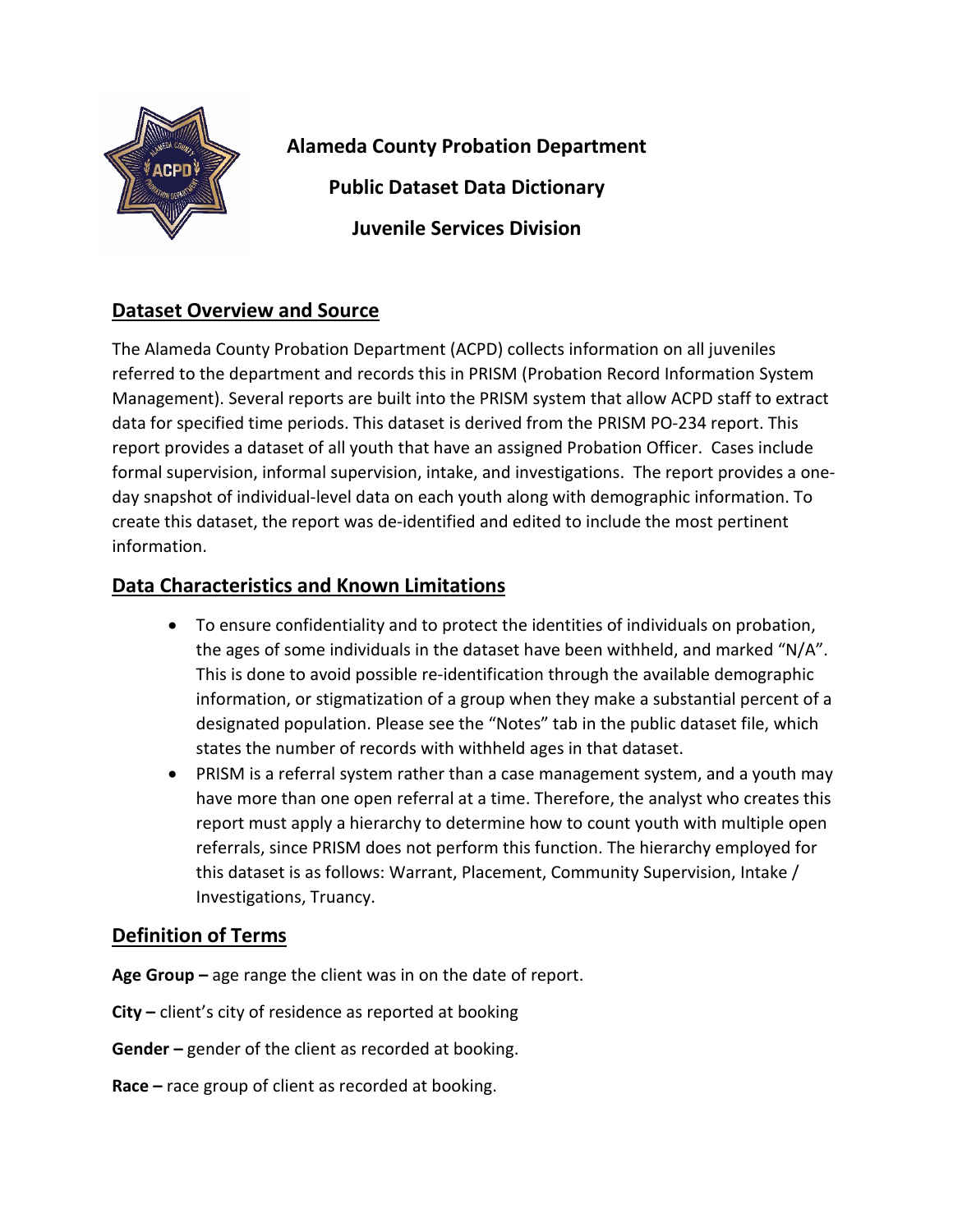**Asian/Pacific Islander** – a person whose ancestry can be identified as Asian Indian, Cambodian, Chinese, Filipino, Japanese, Korean, Laotian, Vietnamese, other Asian, Pacific Islander, Samoan, Guamanian, or Hawaiian.

**Black** – a person whose ancestry is any of the black racial groups of Africa.

**Hispanic** – a person of Mexico, Puerto Rico, Cuba, Central and South America or other Spanish culture or origin regardless of race.

**American Indian** – a person whose ancestry is any Native American tribe.

**Other** – a person who cannot be linked to any of the general or specific racial/ethnic groups listed

**White** – a person whose ancestry is any of the original peoples of Europe, North Africa, or the Middle East.

**Supervision Type –** The type of supervision the youth was on at the time of the report

**Community Supervision** – youth on formal supervision and placed in one of the following units at the time of this report: General Supervision, Community Supervision, Family Preservation Unit, or Intensive Supervision.

**Intake and Investigation** – youth at the intake stage who have been arrested and/or referred to Probation, as well as youth at the investigation stage who have referrals that have been petitioned to court and are pre-adjudication at the time of this report. Youth in the intake and investigation category are not yet on probation.

**Placement** – youth placed outside of the home in foster care, a group home, or a residential treatment center at the time of this report.

**Truancy** – youth participating in the District Attorney's Truancy Mediation Diversion Program and not on formal supervision at the time of this report.

**Warrant** – youth who have absconded from supervision and a warrant has been issued for their return by the Court as of the time of this report.

| <b>Position</b> | <b>Element</b> | <b>Definition</b>                                  | <b>Codes</b>           |
|-----------------|----------------|----------------------------------------------------|------------------------|
| A               | ID             | Identification number unique to<br>each individual | ###                    |
| B               | Age Group      | The age group the individual falls                 | 13 and under           |
|                 |                | into on the date of the report                     | $14 - 15$              |
|                 |                |                                                    | $16 - 17$              |
|                 |                |                                                    | 18 and over            |
| C               | Gender         | Gender recorded by booking                         | Male                   |
|                 |                | officer at booking                                 | Female                 |
| D               | Race           | Race recorded by booking officer at                | Asian/Pacific Islander |
|                 |                | booking                                            | <b>Black</b>           |
|                 |                |                                                    | Hispanic               |
|                 |                |                                                    | American Indian        |
|                 |                |                                                    | Other                  |
|                 |                |                                                    | White                  |

## **Data Element and Values Defined**